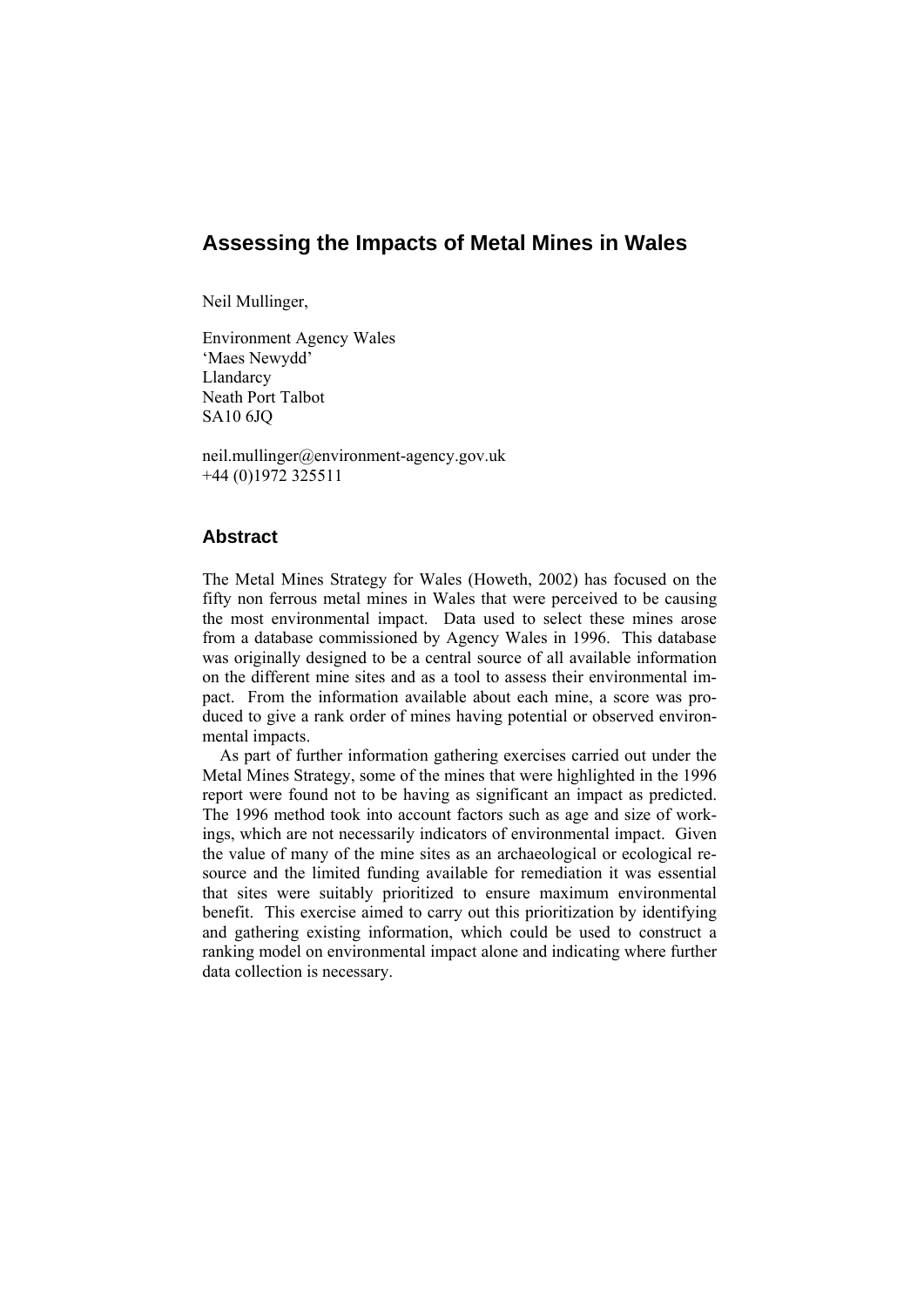## **1 Introduction**

There is a long history of metal mining in Wales, with recorded workings dating from the Bronze Age. The Acer Environmental Metal Mines Database (Kitts and Smith 1996) contains over 1300 individual mine records with basic location information. Of these records, 204 mines have more detailed historical and environmental information collated in the database. The information gathered was used to provide scores for each mine based on observed and potential environmental impacts. The result was a prioritised list of mine sites in Wales. After a review of the highest ranking sites, fifty were taken forward in the Metal Mine Strategy for Wales (Environment Agency Wales, 2002). The Metal Mine Strategy sought to bring together the views and interests of the stakeholders of each site so that any future remediation plans could be made to take account of issues such as archaeological and conservation value.

In the collection of further data for the mine strategy it was highlighted that several of the prioritised mines may not be having the environmental impacts expected from the initial prioritisation. In several cases, the receiving watercourses are complying with water quality objectives. The next stage of the mine strategy is to progress some of the mine sites closer to remediation by carrying out scoping and feasibility studies. To do this effectively a clearer picture of the actual impacts of each mine was required.

This study's aim was to undertake a more in-depth analysis of each mine's impacts using existing information and to develop a prioritisation to target and support future work, focusing on the Environment Agency's main drivers of improving river water quality and ecological status.

### **1.1 Water Quality**

Water quality assessments are driven by compliance with Environmental Quality Standards (EQS). Where possible this could be measured by the length or area of river affected, as was the case with coal mines in Wales (Butler et al., 1994). However, in the case of many of the top 50 mine sites there is a distribution of mine sites along a watercourse. This makes it difficult to attribute lengths of river failing a particular standard to individual mines, particularly where there is no obvious point discharge or a series of different discharges.

The following water quality directives specify the levels of metals that should be met in freshwater.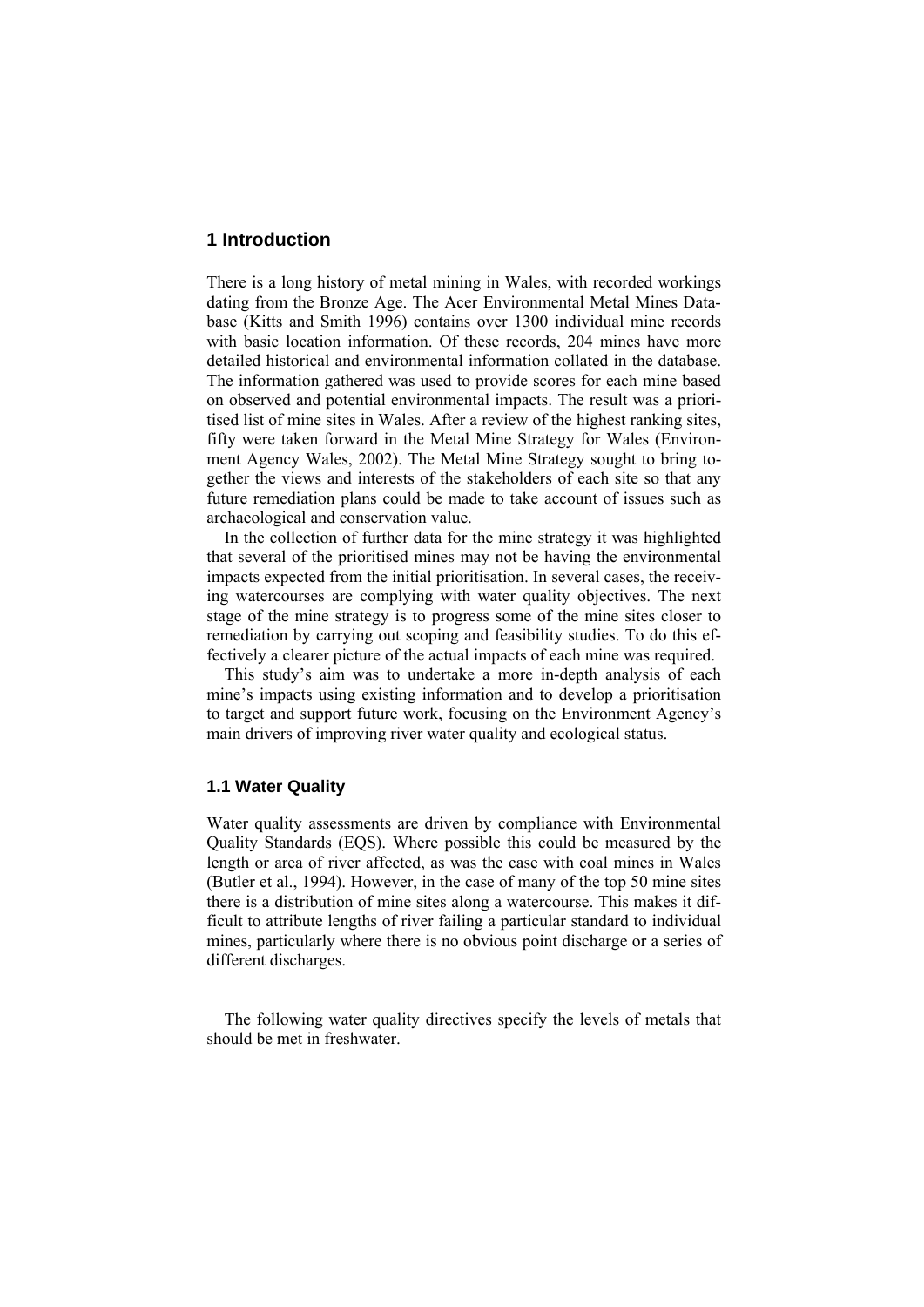**River Quality Objectives:** These are agreed with the Government and define the criteria that should be met to achieve overall good water quality status. These are applied to 95 percentile concentrations of metals in river water as shown in Table 1. They are designed as targets to be met if the rivers are to be relied upon for water supplies, recreation and conservation. River Quality Objectives are measured nationally through the General Quality Assessment (GQA) monitoring program. This is one way the Environment Agency monitors standards and improvements in the environment.

| River Quality Objectives - 95 percentile values<br>Freshwater Fish Directive - annual mean values |                                                       |                                  |  |  |
|---------------------------------------------------------------------------------------------------|-------------------------------------------------------|----------------------------------|--|--|
| Determinand                                                                                       | <b>Hardness</b><br>$(mq$ CaCO <sub>3</sub> /I)        | Salmonid Fish<br>Standard (µg/l) |  |  |
| <b>Total Zinc</b>                                                                                 | $0 - 10$<br>$>10 - 50$<br>$>50 - 100$                 | 30<br>200<br>300                 |  |  |
| Dissolved Copper                                                                                  | >100<br>$0 - 10$<br>$>10 - 50$<br>$>50 - 100$<br>>100 | 500<br>5<br>22<br>40<br>112      |  |  |

**Table 1.** Relevant River Quality Objective and Freshwater Fish Directive Standards for Metals

**Freshwater Fish Directive:** The majority of Wales' rivers are designated salmonid fisheries. The Freshwater Fish Directive defines the standards that enable a healthy population to exist and reproduce. They also provide the basis for the River Quality Objectives, but are applied to annual mean concentrations as shown in Table 1. There is currently derogation under this directive for the impacts due to abandoned mine workings. This applies to mines that were abandoned before 31<sup>st</sup> December 1999.

**Dangerous Substances Directive:** This prescribes a series of hazardous substances and is divided in to two lists. List I substances are those known to be particularly toxic, persistent and can accumulate in the Environment.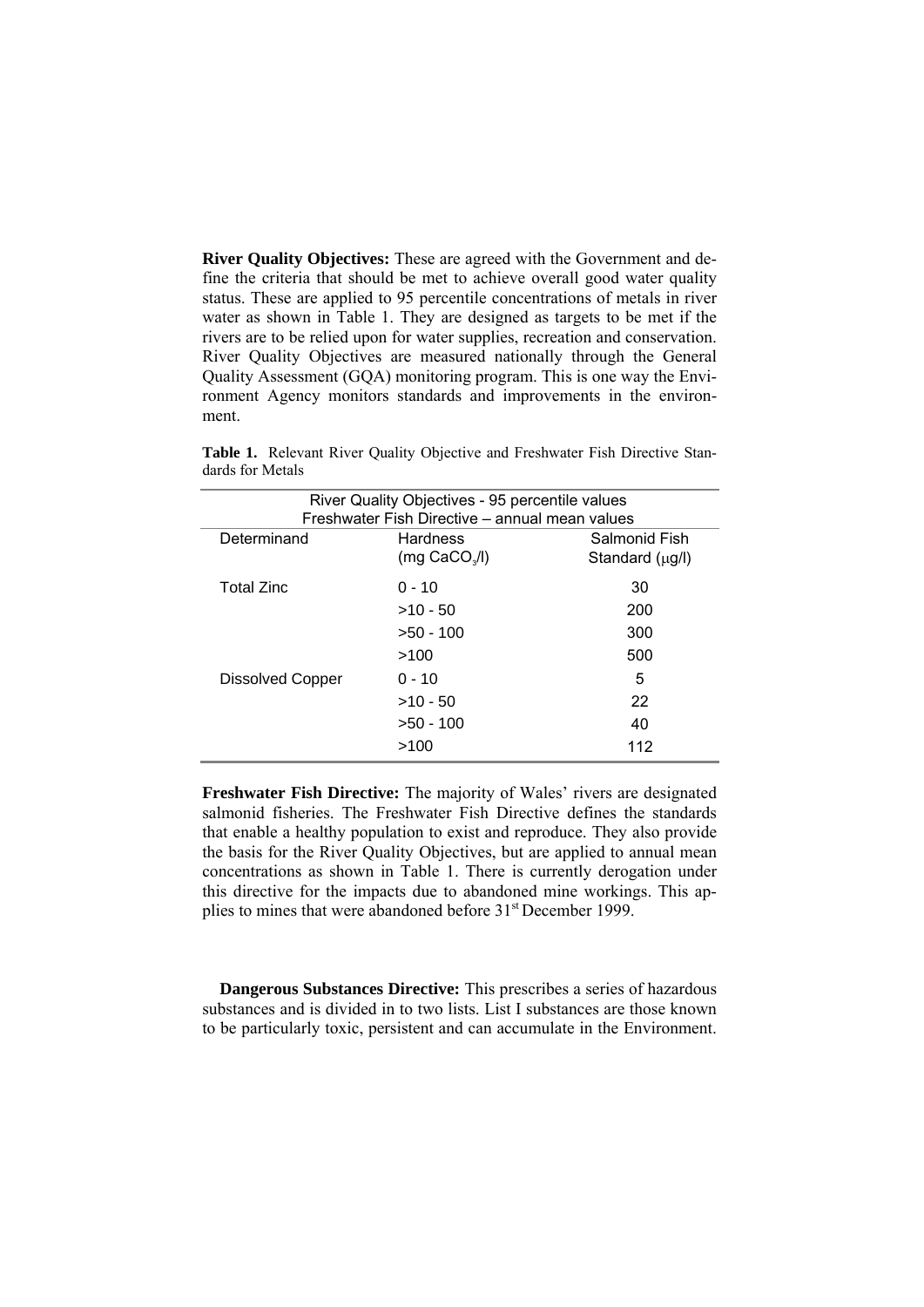Cadmium is a List I dangerous substances. List II covers substances whose effects are less severe. List II dangerous substances include iron, lead, zinc and copper. The Dangerous Substances Directive standards shown in Table 2 are applied to discharges as the criteria that are to be met downstream for consent to be granted. If treatment is to be carried out on the minewaters, these standards may become relevant for discharge consents.

| EC Dangerous Substances Directive Water Quality Standards |           |                       |        |                                |         |      |
|-----------------------------------------------------------|-----------|-----------------------|--------|--------------------------------|---------|------|
|                                                           |           | - annual mean values  |        |                                |         |      |
| Determinand                                               | Units     |                       |        | <b>Salmonid Fish Standards</b> |         |      |
| Cadmium<br>(total)                                        | μg/l      |                       |        | 5                              |         |      |
| Iron<br>(dissolved)                                       | $\mu$ g/l |                       |        | 1000                           |         |      |
| <b>Hardness</b>                                           |           | Hardness (mg/l CaCO3) |        |                                |         |      |
| Related                                                   |           | $0 - 50$              | $>50-$ | $>100-$                        | $>150-$ | >250 |
| Determinands                                              |           |                       | 100    | 150                            | 250     |      |
| Lead<br>(dissolved)                                       | $\mu$ g/l | 4                     | 10     | 10                             | 20      | 20   |
| Zinc<br>(total)                                           | $\mu$ g/l | 8                     | 50     | 75                             | 75      | 125  |
| Copper<br>(dissolved)                                     | $\mu$ g/l | 1                     | 6      | 10                             | 10      | 28   |
|                                                           |           |                       |        |                                |         |      |

**Table 2.** Relevant Dangerous Substances Directive Standards for Metals

### **1.2 Ecology**

Biological quality is monitored by the Environment Agency in a standard way nationally through Biological Monitoring Working Party (BMWP) scores. These are based on the composition of invertebrate life for particular sites taking into account its physical and habitat characteristics. Different invertebrate species are given scores based upon their sensitivities to pollution. The invertebrate population at a site then gives a total score for that site; high scores indicate a healthy invertebrate population. The scores derived can be compared with other sampled sites e.g. upstream and downstream sites, and with what would be expected, based on the RIVPACS Model (River InVertebrate Prediction And Classification System). RIVPACS is a statistical model, which predicts invertebrate fauna at a site based on its physical characteristics (Wright et al. 2000). Other keys exist to interpret the invertebrate populations of rivers such as the Acid Waters Key (Rutt et al., 1990). These keys are designed to detect the impacts of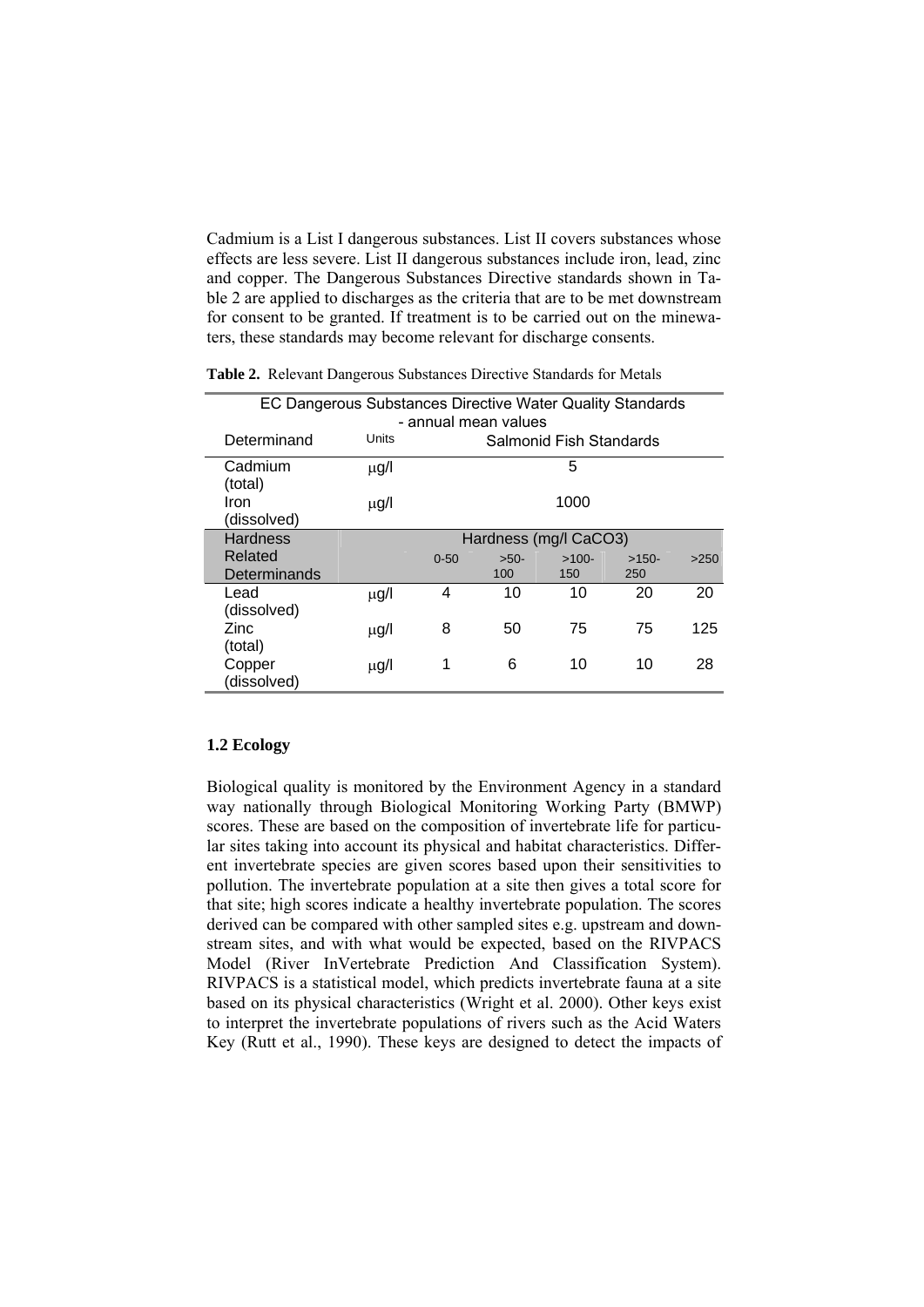different types of pollution. BMWP scores are targeted at organic pollution. Therefore, acid and metal tolerant species that are sensitive to organic pollution may give a high score to a site even if the overall fauna is impacted by a mine discharge.

In a similar way to RIVPACS, HABSCORE provides a model of the fish population that a particular site may be able to support based on its habitat characteristics. From this, habitat quality and utilisation scores can be derived for comparative purposes. There is also the National Fisheries Classification (NFC), which grades sites by the abundance of different fish species and places them by class bands in a national context. The NFC allows temporal comparison for sites but is not as suitable for making comparisons between sites as it does not consider habitat features.

Field observations and toxicological data widely demonstrate the effects that metals can have on different organisms. Exposure to lead has been linked with lordoscoliosis (spinal deformity) in fish. Zinc, copper and cadmium cause damage to fish gills, increase mortality of eggs and inhibit growth and development. In complex ecosystems these effects can be hard to discern, particularly in the case of Welsh rivers where natural acidification is often observed.

It is hard to quantify the effect of chronic pollution i.e. that, which does not cause a sudden and observable loss in biota but may, over time, lead to a reduction in numbers and a greater susceptibility to other pollutants. The effects of metals may increase under certain conditions such as acid episodes. Where this occurs as a result of natural acidic flushes, metals that are present can become more available and toxic than under normal river conditions, resulting in fish kills. Fish in Welsh rivers have also demonstrated tolerance and acclimation to metals with some populations being supported at concentrations above environmental quality standards. There is also evidence to indicate avoidance of contaminated waters. This may affect the recruitment of fish populations to a river.

### **2 Ranking Mine Impacts**

The following measures were used to rank the impacts of each of the priority mine sites.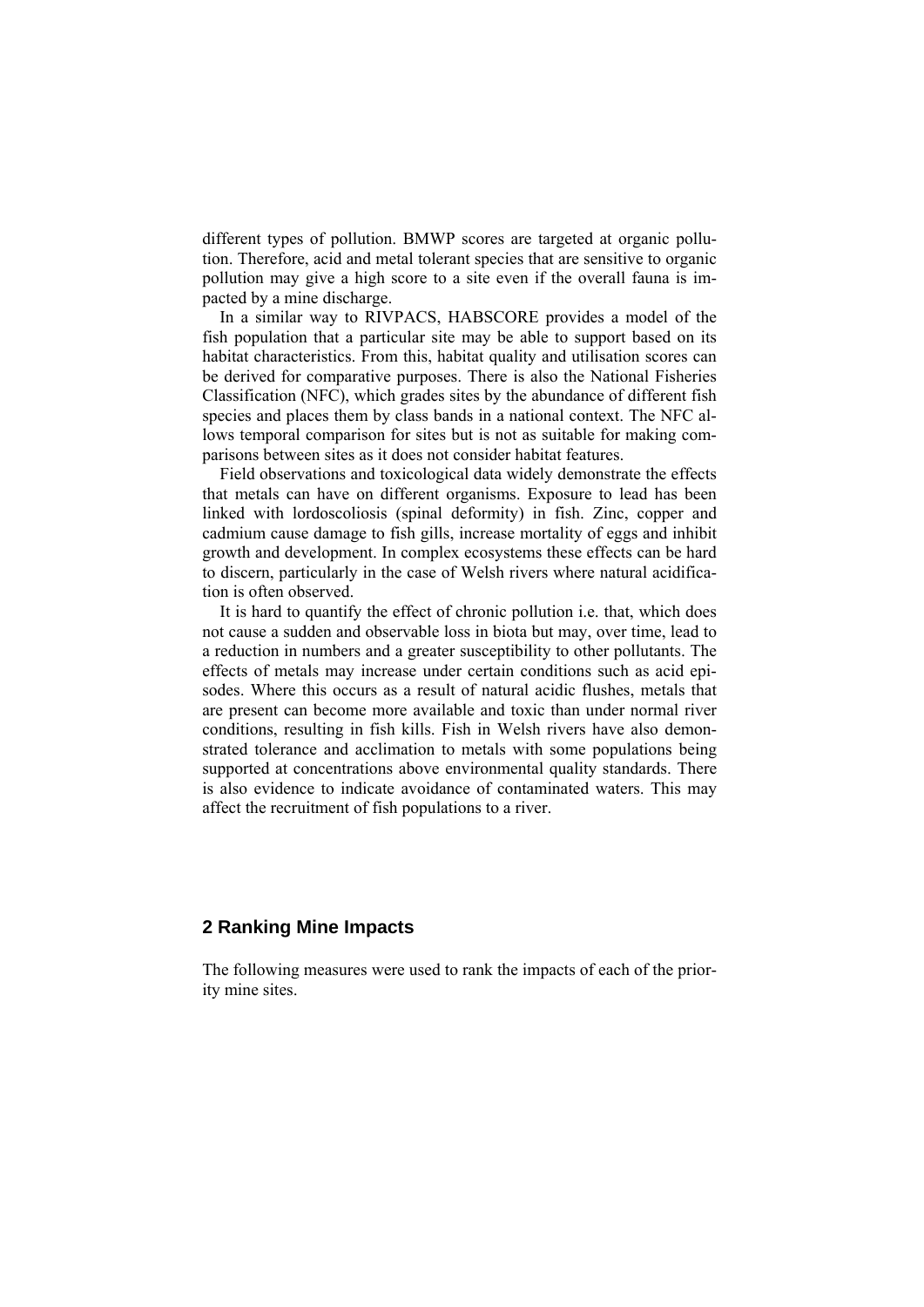## **2.1 Water Quality**

There are three components of the water quality ranking score:

- 1. EQS Failure Score.
- 2. Determinand Increase Score.
- 3. Metal Loading Score.

# **EQS Failure**

Failures have been identified and scored on the determinands and standards shown in Table 3.

|                    |                   | Standard               |            |
|--------------------|-------------------|------------------------|------------|
|                    | Dangerous         | <b>Freshwater Fish</b> | River      |
| Determinand        | <b>Substances</b> | <b>Directive</b>       | Quality    |
|                    | <b>Directive</b>  | Salmonid               | Objectives |
|                    |                   | Standards              |            |
| Cadmium (total)    |                   | N/A                    | N/A        |
| Copper (dissolved) | 7                 | 7                      | 7          |
| Iron (dissolved)   | 7                 | N/A                    | N/A        |
| Lead (dissolved)   | 7                 | N/A                    | N/A        |
| Zinc (total)       |                   | 7                      | 7          |

**Table 3.** Water Quality Standards used in Ranking Metal Mine Impacts

For each of the standards indicated in Table 3 two impact points are scored for each standard that is failed downstream of a mine, giving a maximum possible score of 18. If an environmental standard is failed upstream of a mine as well as downstream then it does not increase the mine's score.

### **Determinand Increase**

Two impact points are scored for increases in concentrations between upstream and downstream sample sites for each of the metals in Table 3, giving a maximum possible score of 10. This score takes account of smaller impacts that are not sufficient to cause failures of water quality standards, but also recognizes additional impacts where the upstream sites are already failing water quality standards.

Anomalies with this system arise for mines that are at the top of catchments where no upstream sample point exists or where the mine forms the headwaters of the watercourse. Where this is the case the assumption is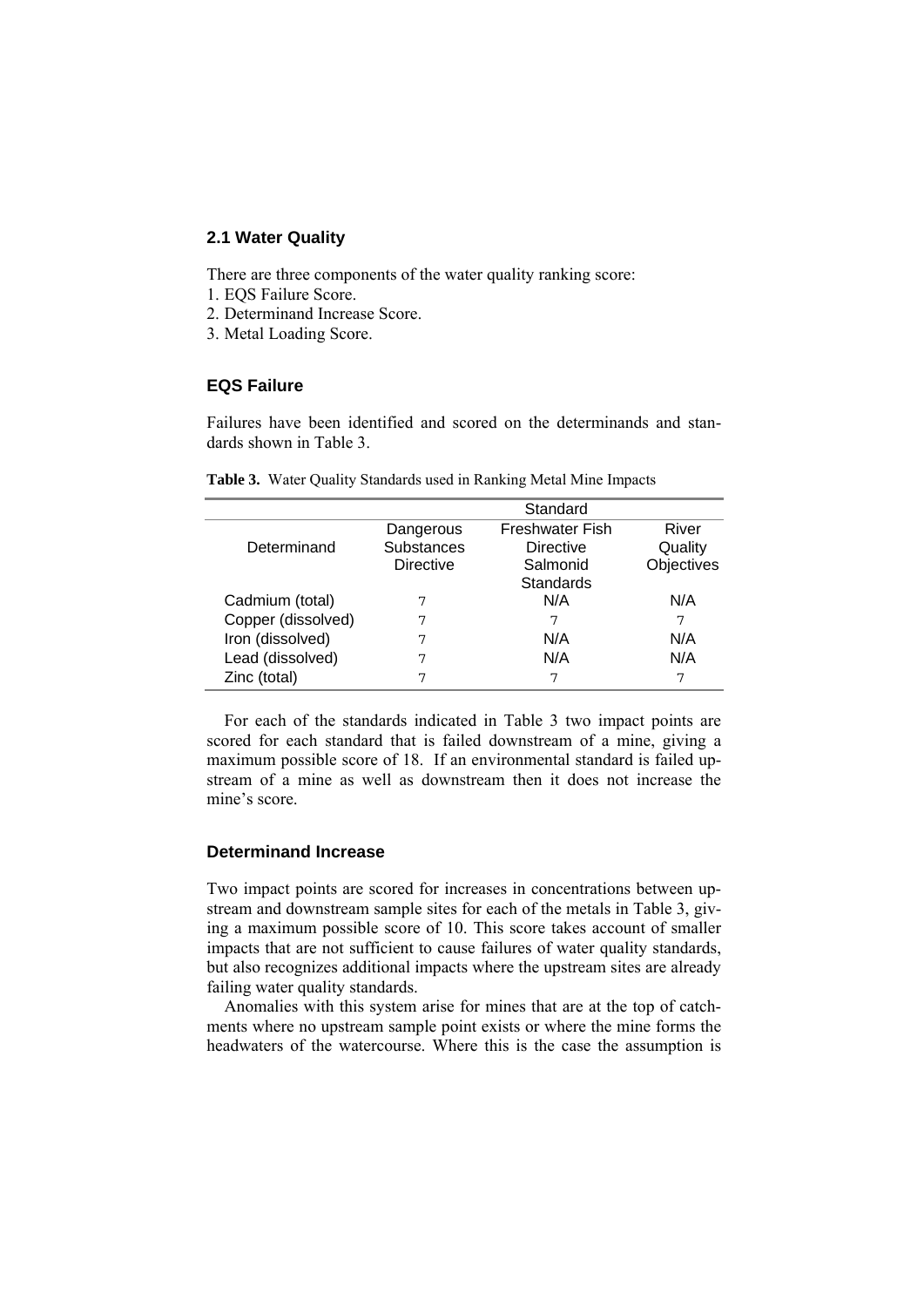made that, without the presence of the mine, the river would comply with water quality standards. The EQS Failure Score is then based solely on downstream failures and a Determinand Increase Score is assigned for each metal that fails one of the environmental quality standards at the downstream site.

#### **Metal Loading**

A score is given for each metal based on the mean daily load as shown in Table 4.

|       | Metal Load (Kg per day) |             |             |             |  |
|-------|-------------------------|-------------|-------------|-------------|--|
| Score | Cadmium                 | Copper      | Lead        | <b>Zinc</b> |  |
|       | (total)                 | (dissolved) | (dissolved) | (total)     |  |
| 0     | < 0.01                  | < 0.01      | < 0.1       | < 1         |  |
| 1     | 0.01 < 0.05             | 0.01 < 0.1  | 0.1 < 0.5   | 1 < 5       |  |
| 2     | 0.05 < 0.1              | 0.1 < 1     | 0.5 < 1     | 5 < 10      |  |
| 3     | 0.1 < 0.2               | 1 < 5       | 1 < 2       | 10 < 20     |  |
| 4     | > 0.2                   | > 5         | > 2         | > 20        |  |

**Table 4.** Metal Loading Scores

Where available, measured loading data has been used. For some sites this is not available and so the flow prediction tool Low Flows 2000 has been used to provide mean flow data for sites that have water quality data. Low Flows 2000 is a computer model that allows flows to be estimated at ungauged river sites based on catchment size and physical characteristics. From the flow estimates and available water chemistry, metal loads were calculated and, for comparison, estimates made for sites where observed data were available.

Assessment is carried out on watercourses of varying size. In smaller rivers lower metal loads are required to cause significant increases in metal concentrations. It is a subjective matter whether a larger impact on a relatively minor stream is worse than a lesser impact on a significant river. The metal loading score will help to factor out this inequality. The impact of a given load will be proportional to the water body; i.e. a large metal load will contribute significantly in catchment terms whether it is discharged initially into a large or small watercourse and a smaller load is likely to have only localised effects. So when looking to improve the overall water quality of a river system the major contributors to the water quality at a particular point must be considered. This is important information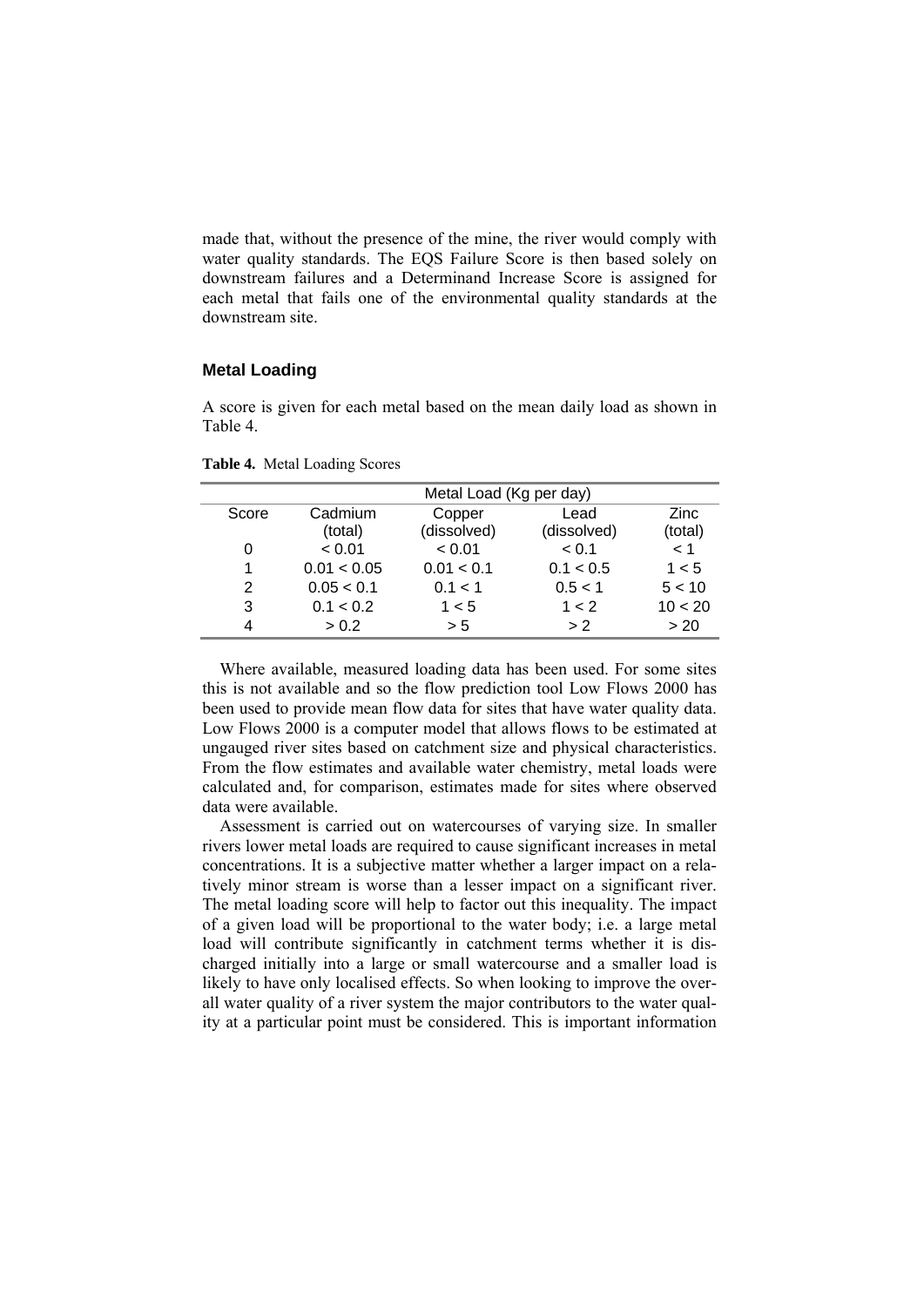to target what improvements can be made in GQA assessments of river quality.

### **2.2 Ecology**

The fisheries and biological data available for the mines has been collected from many different reports. It is possible to indicate whether an impact has been observed, irrespective of its scale. Scores are assigned for the existence of an observed impact on invertebrates, fish populations and other biota. The biological impacts observed include reduced invertebrate populations and increased metal concentrations in biota. Impacts on fish populations noted were decreased abundance downstream of mine sites, the occurrence of black-tailing in salmonids (an indication of lead poisoning) and increased mortality of eggs and juveniles.

Visual impacts have been included in the ecology section of the ranking system and refer to observed indicators that have not been measured in the same way as invertebrate and fish populations. These include occurrence of blue-green algae that has been observed at some mine discharges as well as ochre staining of river substrates (Gething 1999).

| • Observed impact on invertebrate population or other biota           |                  |  |
|-----------------------------------------------------------------------|------------------|--|
| $No = 0$ points                                                       | $Yes = 2 points$ |  |
| • Visual Impact                                                       |                  |  |
| $No = 0$ points                                                       | $Yes = 2 points$ |  |
| • Reduced fish numbers or signs of metal poisoning downstream of mine |                  |  |
| $No = 0$ points                                                       | $Yes = 2 points$ |  |
| • Absence of fish population attributable to mine                     |                  |  |
| $No = 0$ points                                                       | $Yes = 2 points$ |  |

The potential impacts of a mine on ecologically sensitive areas or sites of interest are considered by a Designations Score. This is to add a weighing where an area of ecological value or interest exists, which may be impacted by a mine. These designated sites include Sites of Special Scientific Interest and Special Areas of Conservation. The score is related to their distance downstream of a mine. As a measure of impact, it is not used where a designation is associated with the mine site in terms of the historical value or because of the habitat a mine provides. Table 5 shows the scores given according to the distance of the mine water discharge from the designated site.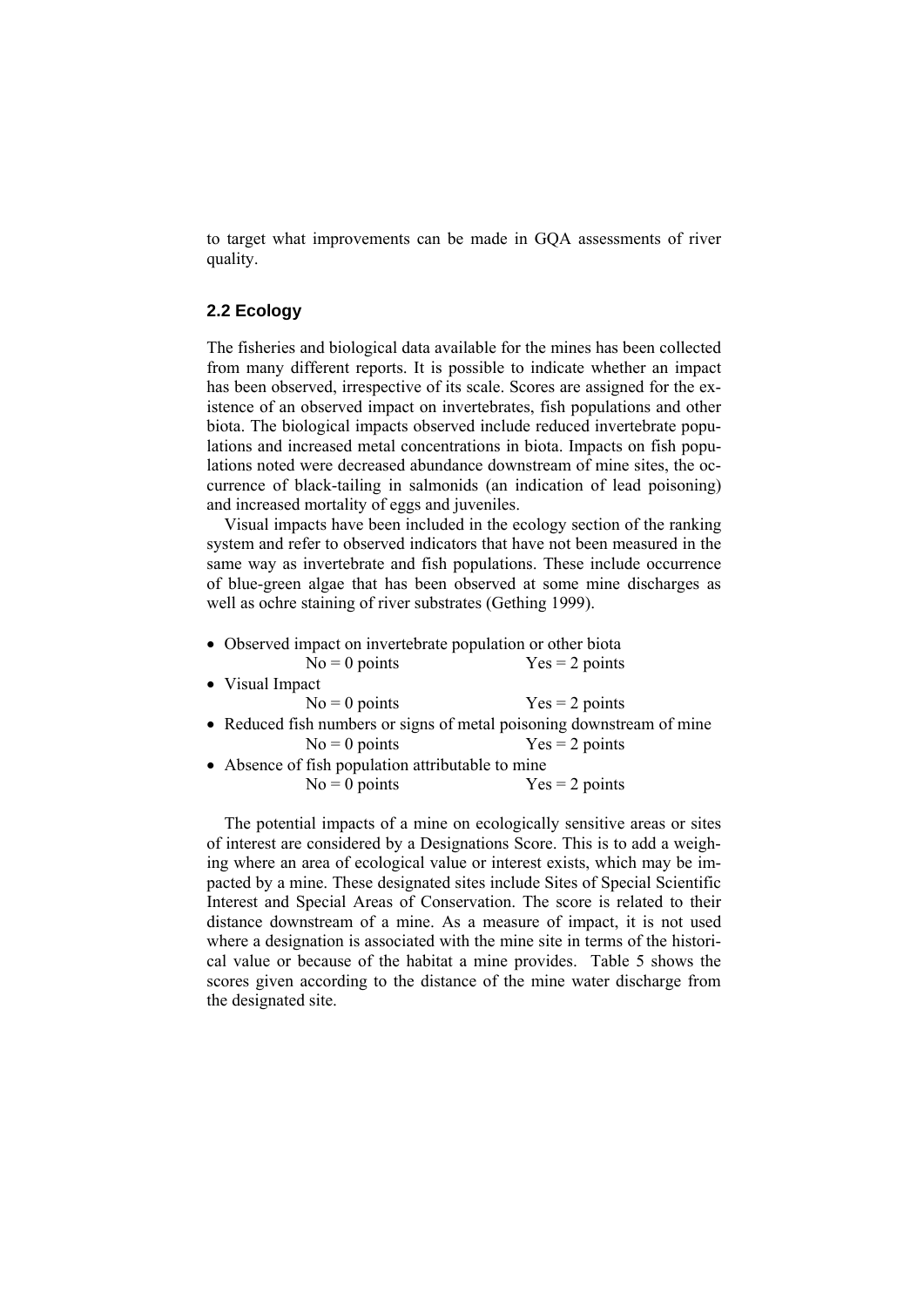**Table 5.** Designation Score

| Distance to designation (km) | Score |
|------------------------------|-------|
|                              |       |
| $\leq$ 1                     |       |
| $\leq 10$                    |       |
|                              |       |

# **3 Ranking Results**

Further information about some of the fifty Metal Mine Strategy sites is still required to complete the current ranking, but many mines do have comprehensive data available. Table 6 shows the top ten ranked mine sites with the scores broken down between the different components of the ranking scheme. Some mines discharge to more than one watercourse and where this is the case they have been assessed separately.

**Table 6.** Top Ten Ranked Metal Mines in Wales

| Mine          | Watercourse         | EQS<br>Failure | Increase | Determinand Loading | Ecology        | Total<br>Score |
|---------------|---------------------|----------------|----------|---------------------|----------------|----------------|
| Parys         | Afon<br>Goch Dulas  | 16             | 8        | 13                  | 5              | 42             |
| Parys         | Afon<br>Goch Amlwch | 16             | 8        | 10                  | 6              | 40             |
| Frongoch      | Nant<br>Cwmnewydion | 12             | 8        | 8                   | $\overline{7}$ | 35             |
| Cwm Ystwyth   | Ystwyth             | 8              | 8        | 9                   | 8              | 33             |
| <b>Dylife</b> | Twymyn              | 10             | 6        | 12                  | 4              | 32             |
| Cwm Rheidol   | Rheidol             | 6              | 10       | 7                   | 8              | 31             |
| Esgairmwyn    | Nant Garw           | 16             | 8        | 1                   | 5              | 30             |
| Frongoch      | Nant Cell           | 10             | 8        | 4                   | 6              | 30             |
| Cwm Symlog    | Symlog              | 10             | 6        | 6                   | 4              | 26             |
| Gwynfyndd     | Mawddach            | 4              | 10       | 4                   | 8              | 26             |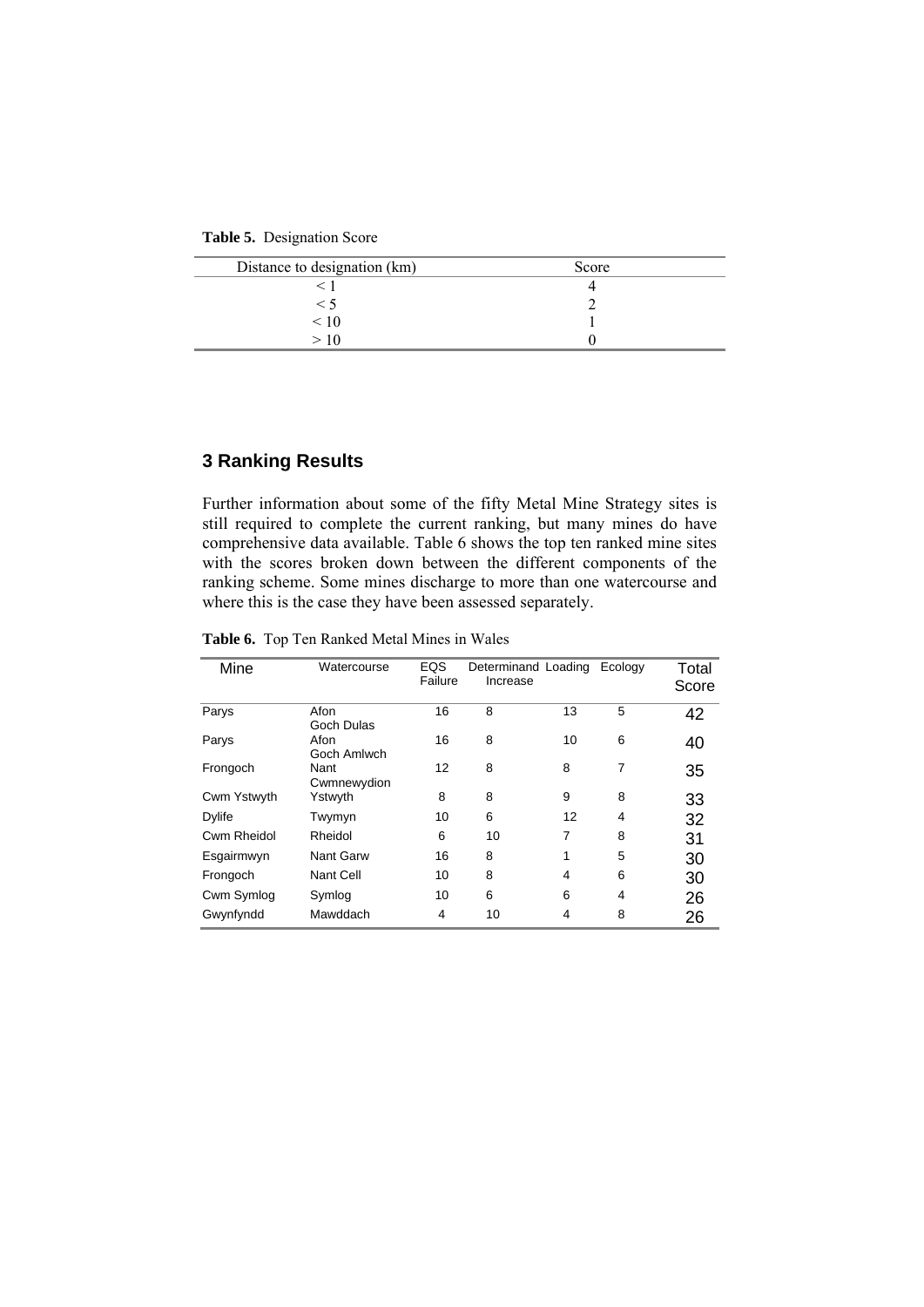

# **4 Case Studies**

**Figure 1.** Location of Case Study Mines in Wales

## **4.1 Parys Mountain**

Located on the coast of Anglesey in North Wales, Parys Mountain discharges via two watercourses, the Afon Goch Amlwch and the Afon Goch Dulas. This mine's impact has been assessed on both of these rivers and they are the highest ranked of all the assessments made so far.

The mine forms the headwaters of these rivers and so no upstream sample points exist. Both rivers fail all the water quality standards assessed except for lead, as indicated in Table 7.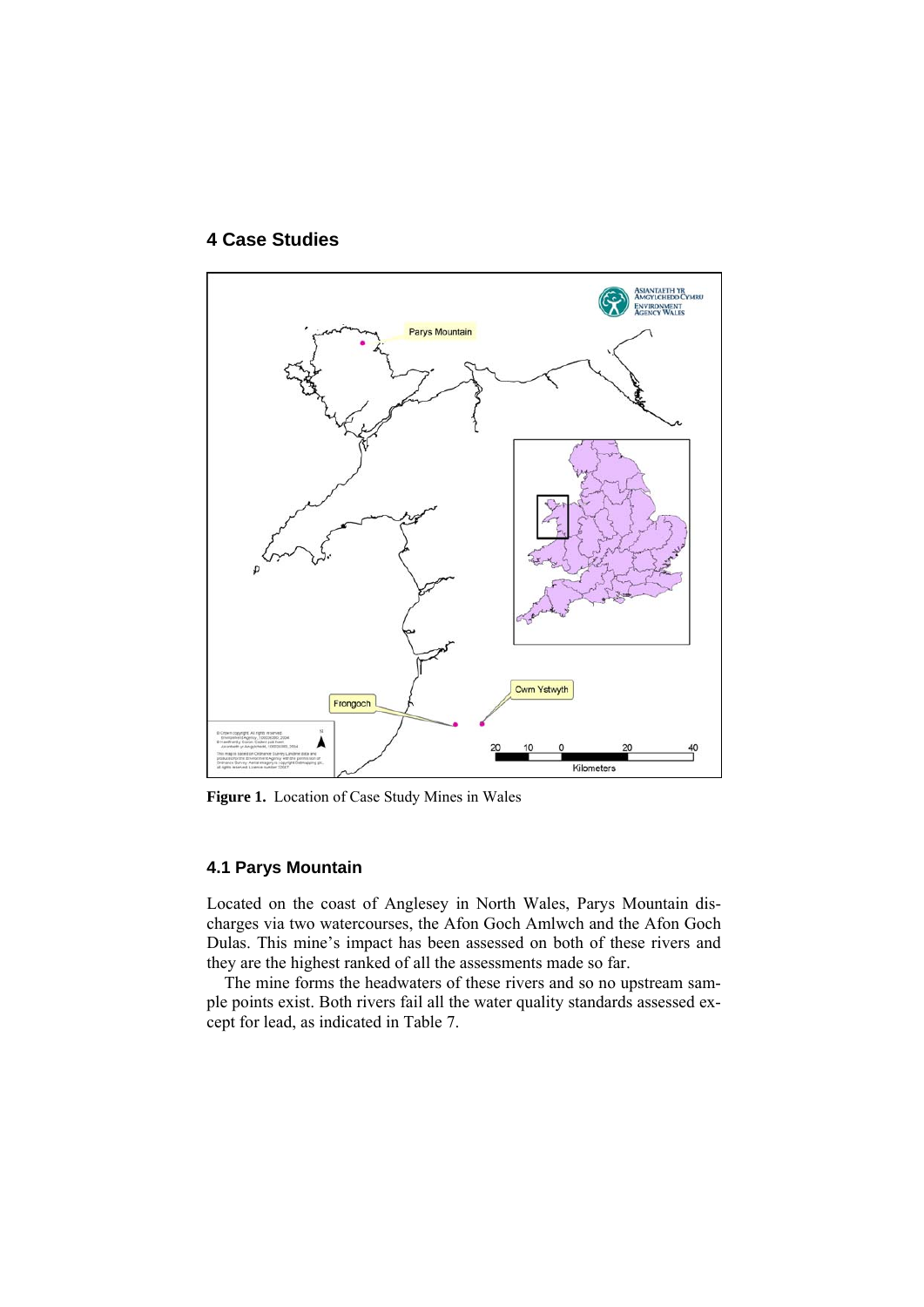|                    |                  | Standard         |            |
|--------------------|------------------|------------------|------------|
|                    | Dangerous        | Freshwater       | River      |
| Determinand        | Substances       | Fish             | Quality    |
|                    | <b>Directive</b> | <b>Directive</b> | Objectives |
| Cadmium (total)    | Fail             | N/A              | N/A        |
| Copper (dissolved) | Fail             | Fail             | Fail       |
| Iron (dissolved)   | Fail             | N/A              | N/A        |
| Lead (dissolved)   | Pass             | N/A              | N/A        |
| Zinc (total)       | Fail             | Fail             | Fail       |

**Table 7.** Water Quality Compliance for the Afon Goch Amlwch and Dulas

The metal loads of these two rivers, shown in Table 8, are estimated from the available water chemistry and flow estimates from Low Flows 2000 and are comparable with previous estimates (Dixon et al., 1995).

**Table 8.** Estimated Copper and Zinc Metal Loads Compared for Parys Mountain

|             | Parys Mountain Study        |         | Low Flows 2000 |         |
|-------------|-----------------------------|---------|----------------|---------|
|             | Low Estimates (Dixon et al) |         | Estimates      |         |
|             | (Kg per Day)                |         | (Kg per Day)   |         |
| Watercourse | Copper                      | Zinc    | Copper         | Zinc    |
|             | (Dissolved)                 | (Total) | (Dissolved)    | (Total) |
| Afon Goch   | 7.53                        | 26.20   | 5.40           | 20.69   |
| Amlwch      |                             |         |                |         |
| Afon Goch   | 19 19                       | 50.44   | 40.52          | 81.83   |
| Dulas       |                             |         |                |         |

There is no data available relating to impacts on the local fisheries. Studies show increased metal concentrations in the biota in the estuaries of the Dulas and Amlwch (Dixon, 1995). For example, copper levels of the marine algae *Fucus vesiculosis* in the Dulas Estuary and Amlwch Estuary (604 μg g<sup>-1</sup> and 37 μg g<sup>-1</sup> respectively) are significantly higher than in the surrounding waters, where levels range from 4 to 20  $\mu$ g g<sup>-1</sup>. Concentrations of zinc in this alga are also elevated; mean concentrations of 1294  $\mu$ g g<sup>-1</sup> and 559  $\mu$ g g<sup>-1</sup> in the Dulas and Amlwch respectively compared to a range of 47 to 138  $\mu$ g g<sup>-1</sup> in the surrounding area.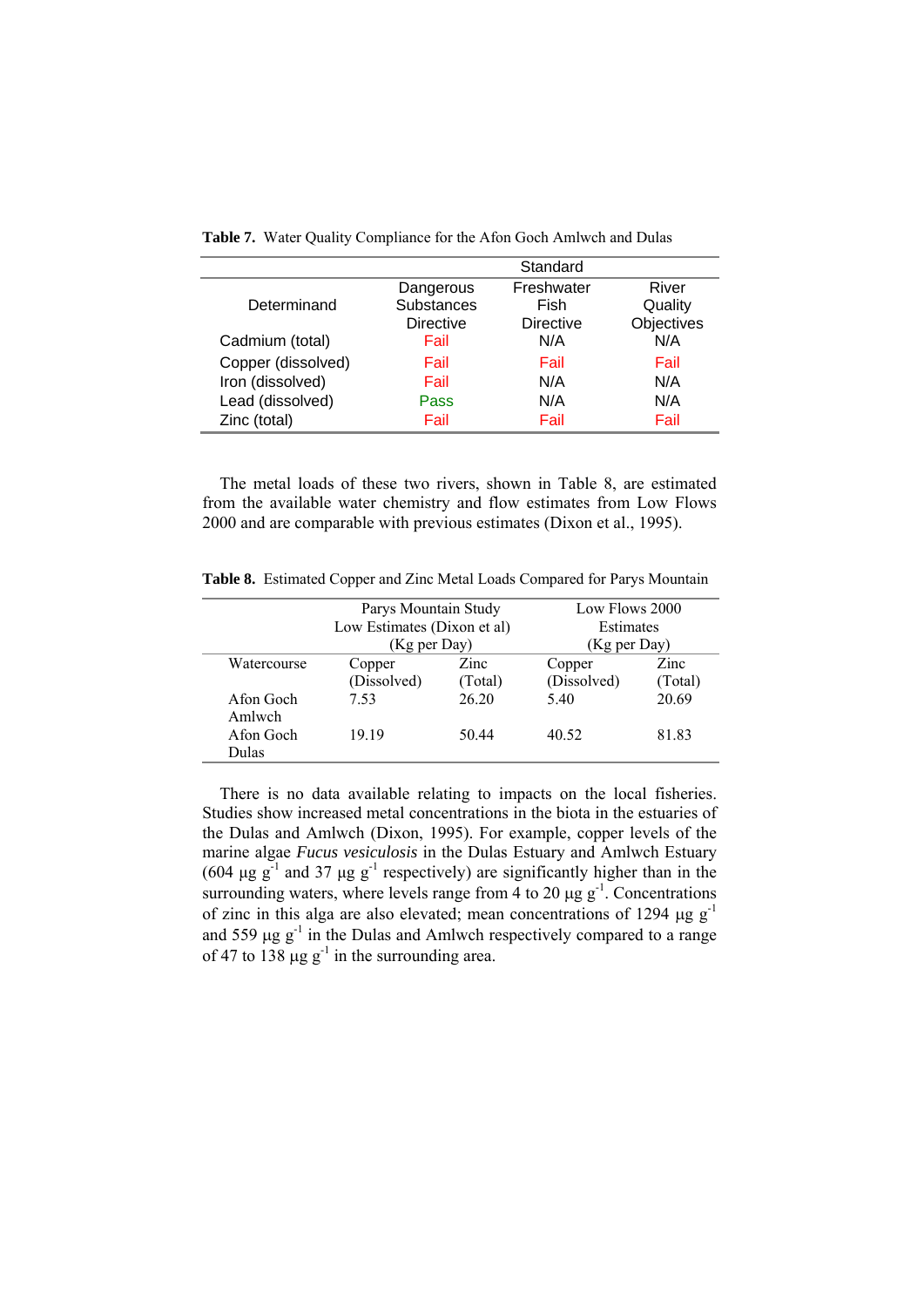### **4.2 Frongoch Mine**

As with Parys Mountain, Frongoch mine discharges via two watercourses, the Nant Cwmnewydion and the Afon Cell. These then join the Ystwyth River at different points. The Ystwyth fails River Quality Objectives for zinc for 37 kilometres due to the inputs from the different mines located within the catchment. Figure 2 illustrates the contribution Frongoch mine makes to the zinc levels in the Ystwyth.



**Figure 2.** Afon Ystwyth Total Zinc Budget

Both the Nant Cwmnewydion and Afon Cell fail the Dangerous Substances Directive standards for copper, lead and zinc and the Freshwater Fish Directive and River Quality Objective standards for zinc. The Nant Cwmnewydion also fails the Dangerous Substances Directive standard for cadmium.

Invertebrate population assessments have been carried out on both the Nant Cwmnewydion and Afon Cell. No significant impact was found at the sites on the Cwmnewydion, but the invertebrate population of the Cell was significantly impacted by mine water inputs. At the Afon Cell sites, BMWP scores fell from 182 upstream of the mine to 97 downstream, a drop of almost 50%. This compares with RIVPACS predicted scores of 140 for the upstream site and 131 for the downstream site. Growths of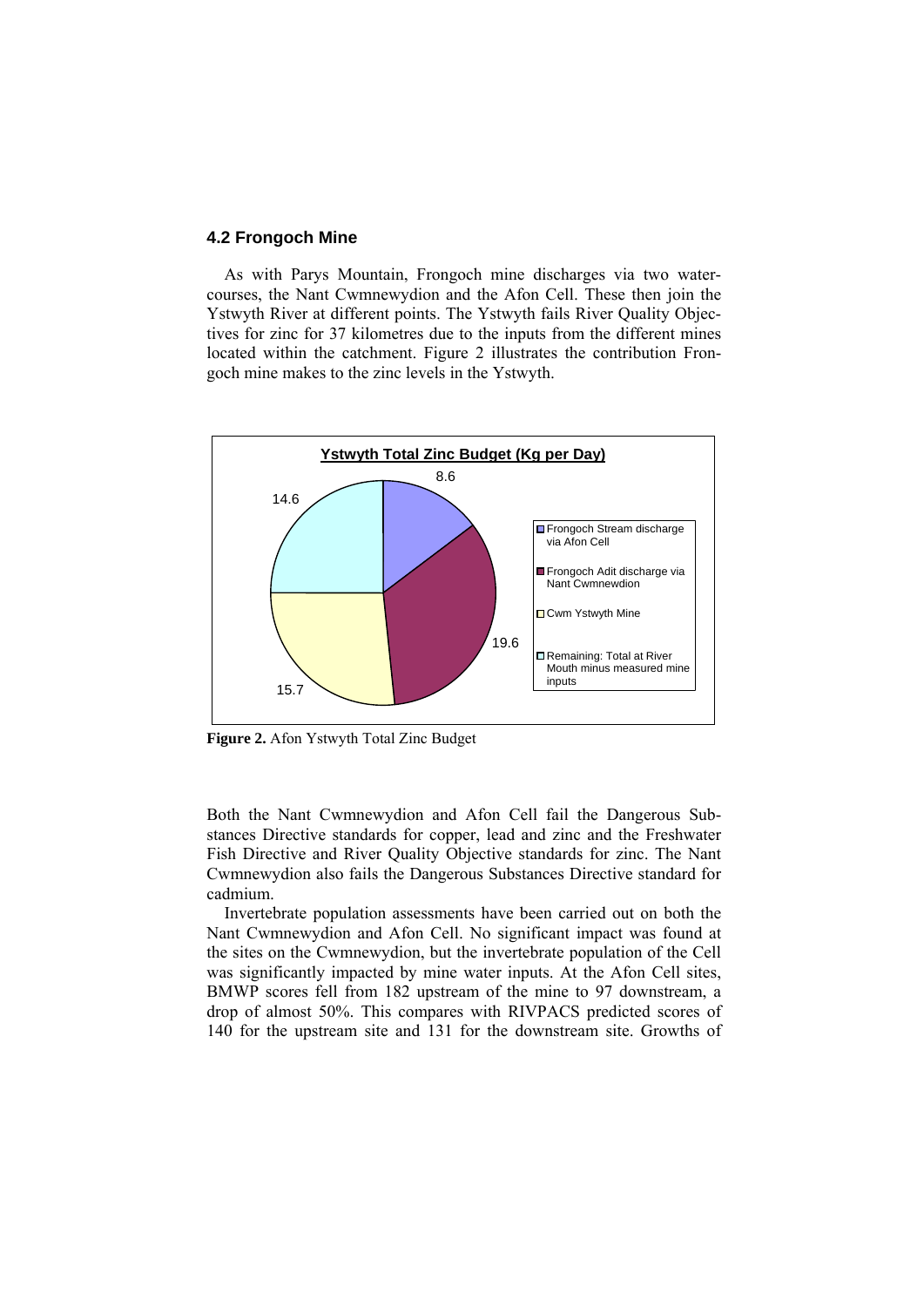blue-green algae were observed at downstream sites of both rivers: 70% substrate coverage on the Afon Cell and 40% substrate coverage on the Nant Cwmnewydion.

Absence of brown trout populations on tributaries of both rivers affected by minewater contamination has been observed. In both cases trout populations were present upstream of mine water contamination.

## **4.3 Cwm Ystwyth Mine**

Cwm Ystwyth mine is located near the top of the Ystwyth catchment 10.5 kilometres above Frongoch mine. It has a major impact on the zinc levels in the Afon Ystwyth increasing the concentration from an average of 22 μg  $l<sup>-1</sup>$  upstream to over 300 μg  $l<sup>-1</sup>$  as far as the confluence of the tributaries from Frongoch Mine. Figure 2 shows that Cwm Ystwyth contributes a quarter of the total Ystwyth zinc load. There is also a significant increase in lead concentration from below the limit of detection of 2  $\mu$ g l<sup>-1</sup> upstream of the mine to an average of 42  $\mu$ g l<sup>-1</sup> immediately downstream of the mine. The result is that the Afon Ystwyth fails Dangerous Substances Directive standards for copper, lead and zinc and the Freshwater Fish Directive and River Quality Objective standards for zinc downstream of the mine site. Upstream of the mine only the Dangerous Substances Directive standard for zinc is failed.

| Site                           | Metal Load (kg per day) |                       |                     |                 |
|--------------------------------|-------------------------|-----------------------|---------------------|-----------------|
|                                | Cadmium<br>(total)      | Copper<br>(dissolved) | Lead<br>(dissolved) | Zinc<br>(total) |
| Cwm Ystwyth<br>Mine            | 0.03                    | 0.01                  | 2.22                | 15.71           |
| Afon Ystwyth<br>at River Mouth | 0.11                    | 0.27                  | 2.01                | 57.26           |

**Table 9.** Metal Loads of the Afon Ystwyth and Cwm Ystwyth Mine

Not all of the lead measured at Cwm Ystwyth mine has been observed discharging at the river mouth (Table 9).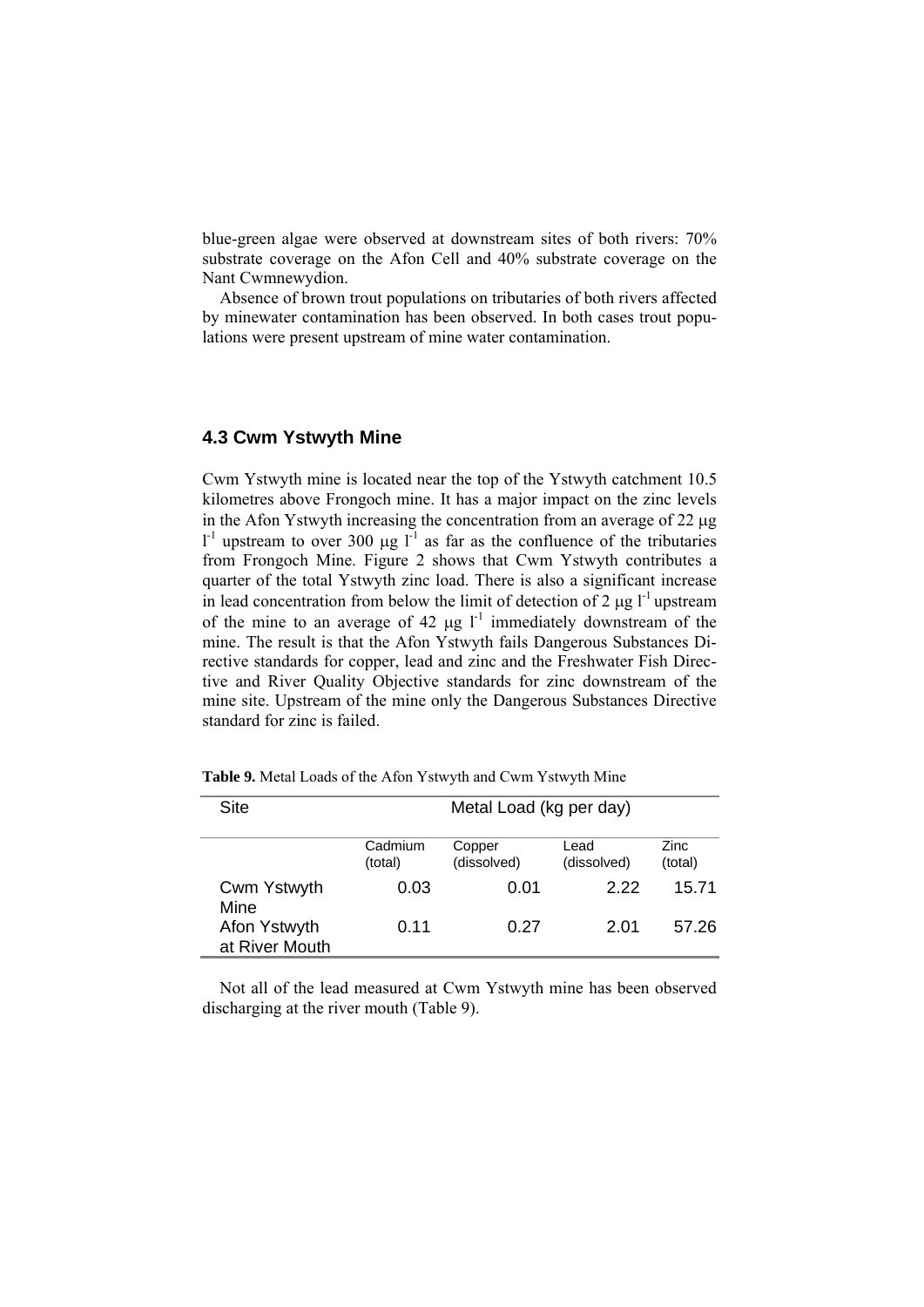No impact has been observed on the invertebrate populations of the Afon Ystwyth that is attributable to Cwm Ystwyth Mine. However, the effects of the mine were thought to be masked by severe acidification of the catchment. This is shown by the difference between the observed and predicted scores for upstream and downstream sites. Upstream a score of 44 was observed compared to a predicted score of 150. Downstream the observed and predicted scores were 51 and 148 respectively. These results indicate a high level of environmental stress at both sites.

Fish populations have previously been absent immediately downstream of the mine, but the most recent survey data shows the existence of brown trout populations. There have been clear indications of the metal poisoning observed in fish populations downstream of Cwm Ystwyth mine with instances of black-tailing, increased body tissue concentrations and increased mortality of salmon and trout eggs (Milne et al., 1981).

### **5 Conclusion**

This work has highlighted the mine sites making the most significant contributions to metals pollution of Welsh rivers. The prioritization results and the information collated are being used to focus current work on the highest priority sites. Work has already been carried out at Parys Mountain to control the existing mine drainage and a feasibility study at Cwm Rheidol mine has produced further understanding of the mine drainage and designs for a remediation scheme. Additional site investigations are being carried out this year at Dylife mine and the Frongoch complex of mines to better understand the sources of pollution, with consultants being commissioned to carry out studies on the feasibility of remediating these sites.

#### References

- Butler, D., Mills, M., Davies, G., Bourn, G. and Foolchand, D., (1994) A Survey of Ferruginious Minewater Impacts in the Welsh Coalfields. NRA Welsh Region Report, WEP 100/138/11
- Dixon, A.G., Fisher, R. and Milner, N., (1995) Parys Mountain Contamination and Amelioration Study. NRA Report
- Gething, J., (1999) A Biological survey to assess the impact of Abandonded Metal Mines on watercourses in South-West Wales. Environment Agency Technical Memorandum TMW/99/46